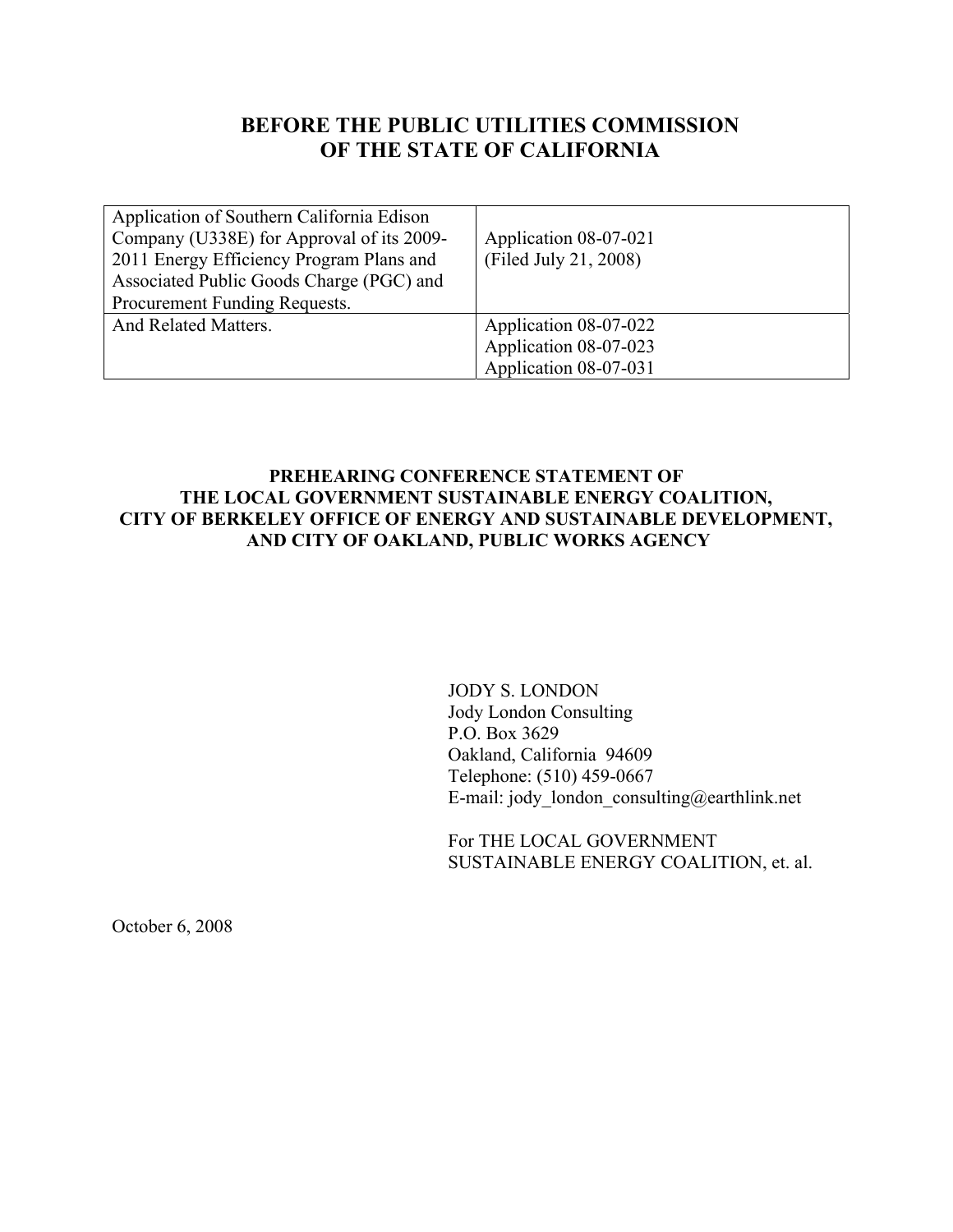#### **I. INTRODUCTION**

In accordance with Administrative Law Judge Gamson's September 29, 2008, ruling setting a Prehearing Conference, the Local Government Sustainable Energy Coalition<sup>1</sup> ("LGSEC"), and the City of Berkeley Office of Energy and Sustainable Development and the City of Oakland, Public Works Agency (hereafter LGSEC) submit this Prehearing Conference Statement. The LGSEC specifically addresses question 4 in ALJ Gamson's ruling: "What process should be used to consider new programs not proposed by the utilities*?*" The LGSEC recommends that the California Public Utilities Commission ("Commission") use a workshop process to identify innovative local government programs, such as those envisioned in the Strategic Plan for Energy Efficiency adopted by the CPUC last month.<sup>2</sup> The workshop should occur in late October or early November, and should address the topics identified below.

### **II. A WORKSHOP WILL ALLOW PARTIES AND THE CPUC TO JOINTLY DEVELOP GUIDELINES FOR INNOVATIVE LOCAL GOVERNMENT PROGRAMS**

The *Strategic Plan* relies on local governments to be leaders in adopting and implementing "reach" codes; enforcing code compliance; leading by example; developing innovative sustainability, energy, and climate change programs; and increasing energy efficiency expertise within local government staff. At the same time, expectations are increasing from the State for local government assistance in meeting ambitious energy and environment goals. As the LGSEC explained in comments on the draft *Strategic Plan:* 

The State is embarking on a fundamental re-examination of many of the planning and policy assumptions that have driven California for decades [with

 $\overline{a}$ 

<sup>&</sup>lt;sup>1</sup> The Local Government Sustainable Energy Coalition includes: the Association of Bay Area Governments, the Association of Monterey Bay Area Governments, the County of Los Angeles, the County of Marin, the County of Ventura, the City of Santa Monica. Each of these organizations may have different views on elements of these comments, which were approved by the LGSEC's Board. 2

 $2$  D.08-09-040.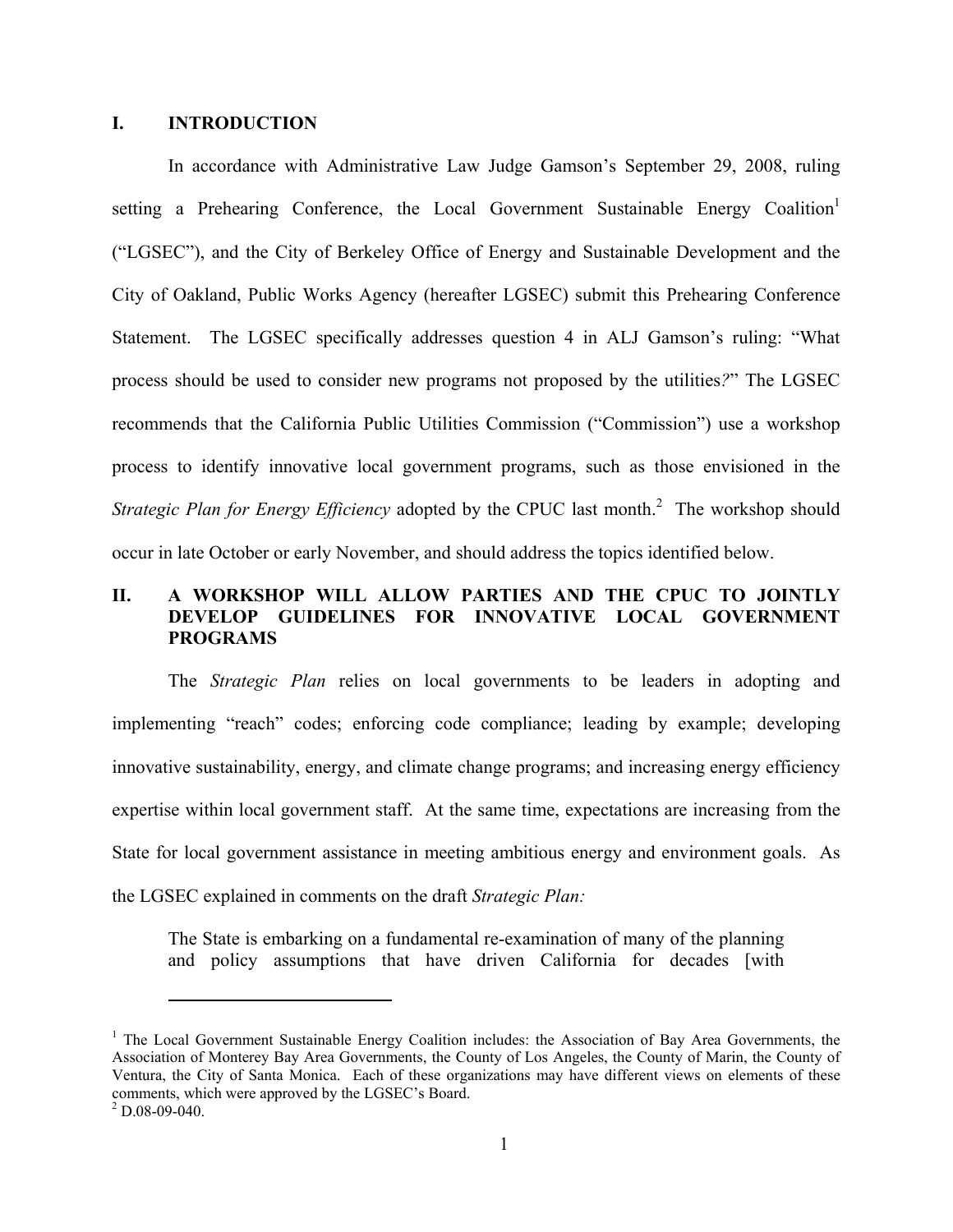implementation of AB 32]. The areas in which the Air Resources Board anticipates reductions from local government include community energy, community waste and recycling, community water and wastewater systems, community transportation, and community design, among others. This means a re-examination of everything from garbage contracts to water conveyance to public transportation to building codes to permitting and inspections. With regard to energy, local governments will play a key role in the development of, among other things, local renewable energy permits for solar rooftop efforts, as well as conditions associated with traditional energy resources that require permits for transmission, which ultimately leads to a viable and integrated energy system. It will require an examination by local government of both internal operations and the day-to-day activities of residents and businesses. Energy use is implicit in all of these areas.<sup>3</sup>

As the Commission has recognized, local governments are uniquely situated to implement "non-resource" programs that will ultimately lead to significant energy savings. The utilities may support these efforts if they are funded outside of the utility shareholder incentive process and are not subject to cost-effectiveness tests. The Commission can assist by providing a forum to discuss a specific plan of action that would work for involved parties. Specific programs that should be discussed include:

- ♦Development of local codes and standards;
- ♦Regional strategic plans;

 $\overline{a}$ 

- ♦Technical assistance between local governments to facilitate in-house capability to develop and implement energy efficiency and sustainability programs;
- ♦Additional projects that are considered "non-resource" and have long-term or market transformation impacts.

In adopting the *Strategic Plan*, the Commission recognized that it "will work with local and regional governments both on a policy basis and in ensuring that funds in the utility energy

<sup>3</sup> *Comments of the Local Government Sustainable Energy Coalition on the Draft Energy Efficiency Strategic Plan*, July 31, 2008, p. 2, in R.08-07-011/A.08-06-004.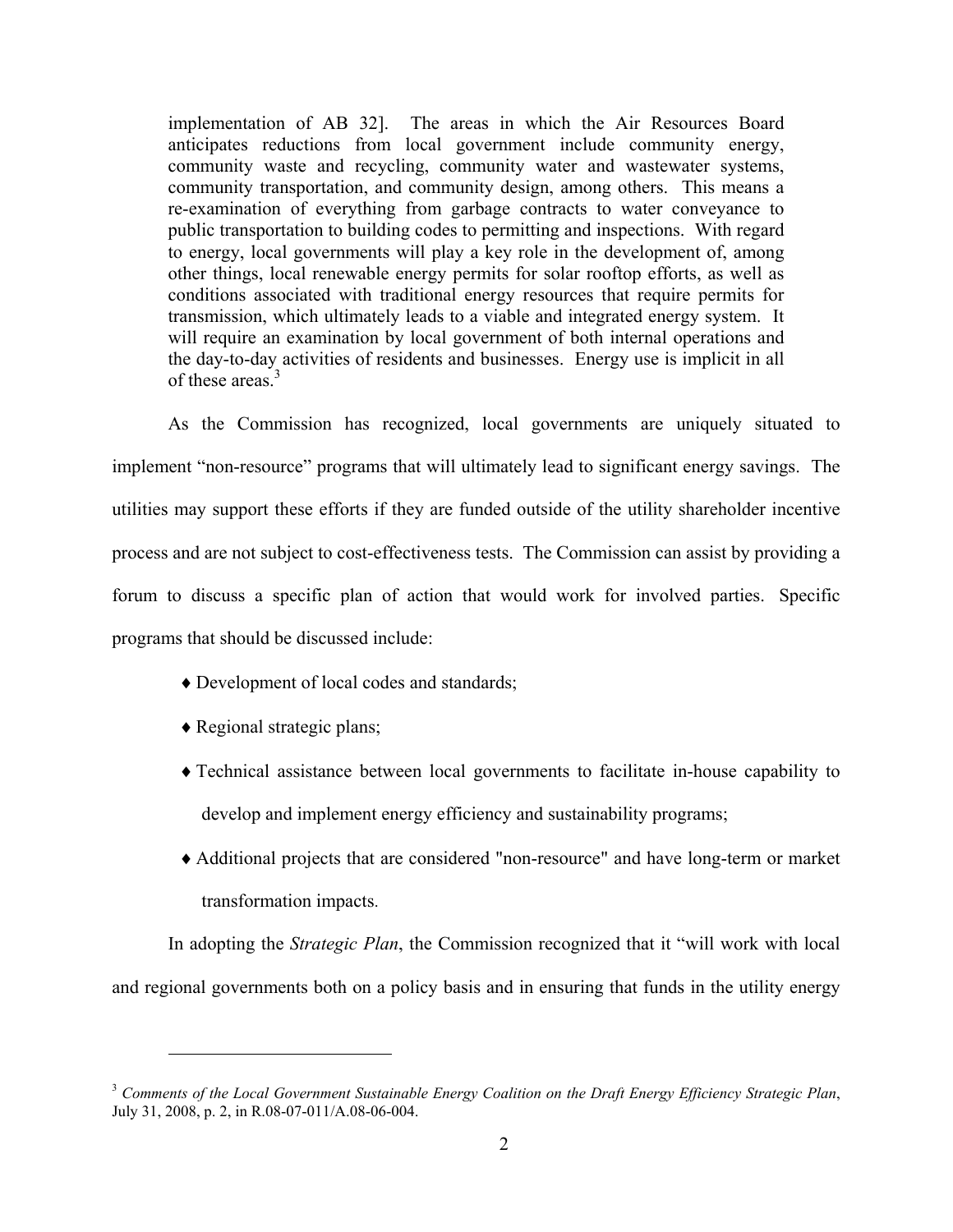efficiency programs we approve assist in implementing Plan strategies."4 The proposed workshop provides precisely this type of opportunity.

It is not the proposal or expectation of the LGSEC that all local government partnership programs would have an interest in this type of opportunity. But there are a number of local government partners who have long and broad experience in developing and implementing energy efficiency programs and whose governing boards have increasing interest in sustainability objectives. These partners stand ready to work on innovative programs that can increase the breadth of energy efficiency programs, and also assist less experienced local governments in building institutional capacity around these issues. The Commission can use this time while the utilities are revising their applications to integrate objectives from the nowadopted *Strategic Plan* with actual programs offered in the 2009-2011 program cycle.

#### **III. TIMING AND LOCATION FOR WORKSHOP**

 The LGSEC proposes that the workshop be held in late October or early November. This will allow the outcome of the workshop to be easily integrated into any further procedural schedule the Commission orders. Preferable dates at this time for signatories to this filing include: Monday, October 27; Monday, November 3; or Wednesday, November 12 (this date would be particularly good for a meeting in the Los Angeles area).

 The workshop should be conducted in two parts, with the first part occurring in Northern California, and the second part occurring in Southern California. The CPUC, because its office is in San Francisco, most often holds workshops there. However, as the LGSEC has commented previously, not all local governments have the time and resources to travel to San Francisco.<sup>5</sup>

<u>.</u>

 $^{4}$  D.08-09-040, p. 12.

<sup>5</sup> *Comments of the Local Government Sustainable Energy Coalition on the Draft Energy Efficiency Strategic Plan*, July 31, 2008, p. 6, in R.08-07-011/A.08-06-004.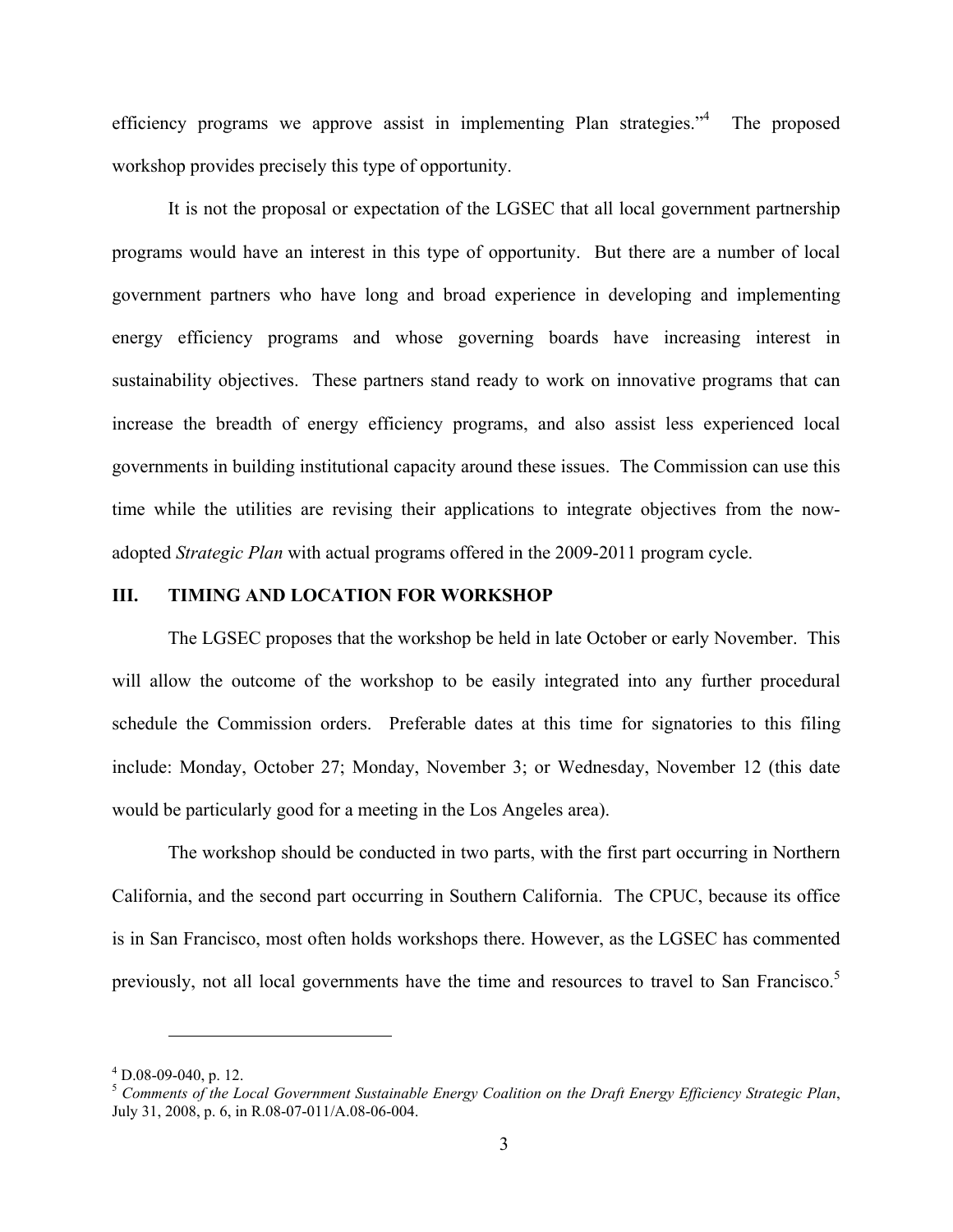And calling in by telephone simply does not allow individuals to participate in as meaningful a way. In discussing the suggested format for this workshop, LGSEC members who are based in Northern California have agreed that a subset of them will also travel to Southern California for a workshop there, to ensure continuity.

In adopting the *Strategic Plan*, the Commission recognized that it "will work with local and regional governments both on a policy basis and in ensuring that funds in the utility energy efficiency programs we approve assist in implementing Plan strategies."<sup>6</sup> The proposed workshop provides precisely this type of opportunity.

#### **IV. RELATED ISSUES**

 One of the questions posed in the ALJ Ruling is whether there is a need for an interim decision regarding the policy issues discussed in the August 28 filings. Codes and standards, one of the proposed topics for the workshop, is also the subject of a requested policy change by the utilities. The Commission can use the workshop to reach better agreement on this issue as it relates to local government concerns with the utility request. The Commission can then issue an interim decision on this matter, if it determines that is necessary for the utilities to proceed with their applications.

#### **V. CONCLUSION**

 The CPUC should conduct a workshop in late October or early November to develop guidelines that would govern a carve-out separate from the utility energy efficiency portfolios for "innovative" local government programs.

 $\overline{a}$ 

 $6$  D.08-09-040, p. 12.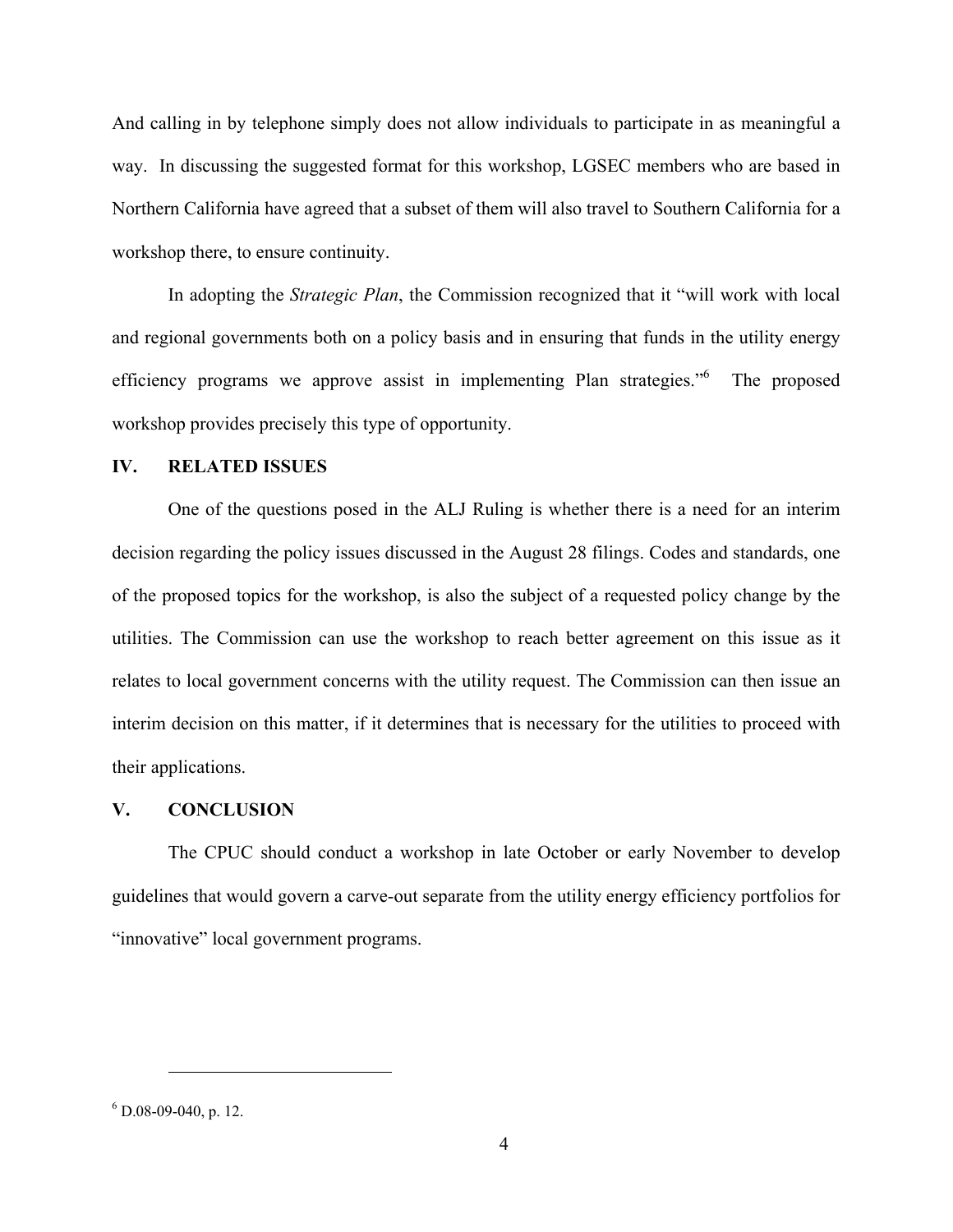Dated: October 6, 2008 Respectfully submitted,

Jody Inder  $\overline{a}$ By:

Jody S. London

Jody London Consulting P.O. Box 3629 Oakland, California 94609 Telephone: (510) 459-0667 E-mail: jody\_london\_consulting@earthlink.net

For THE LOCAL GOVERNMENT SUSTAINABLE ENERGY COALITION, et. al.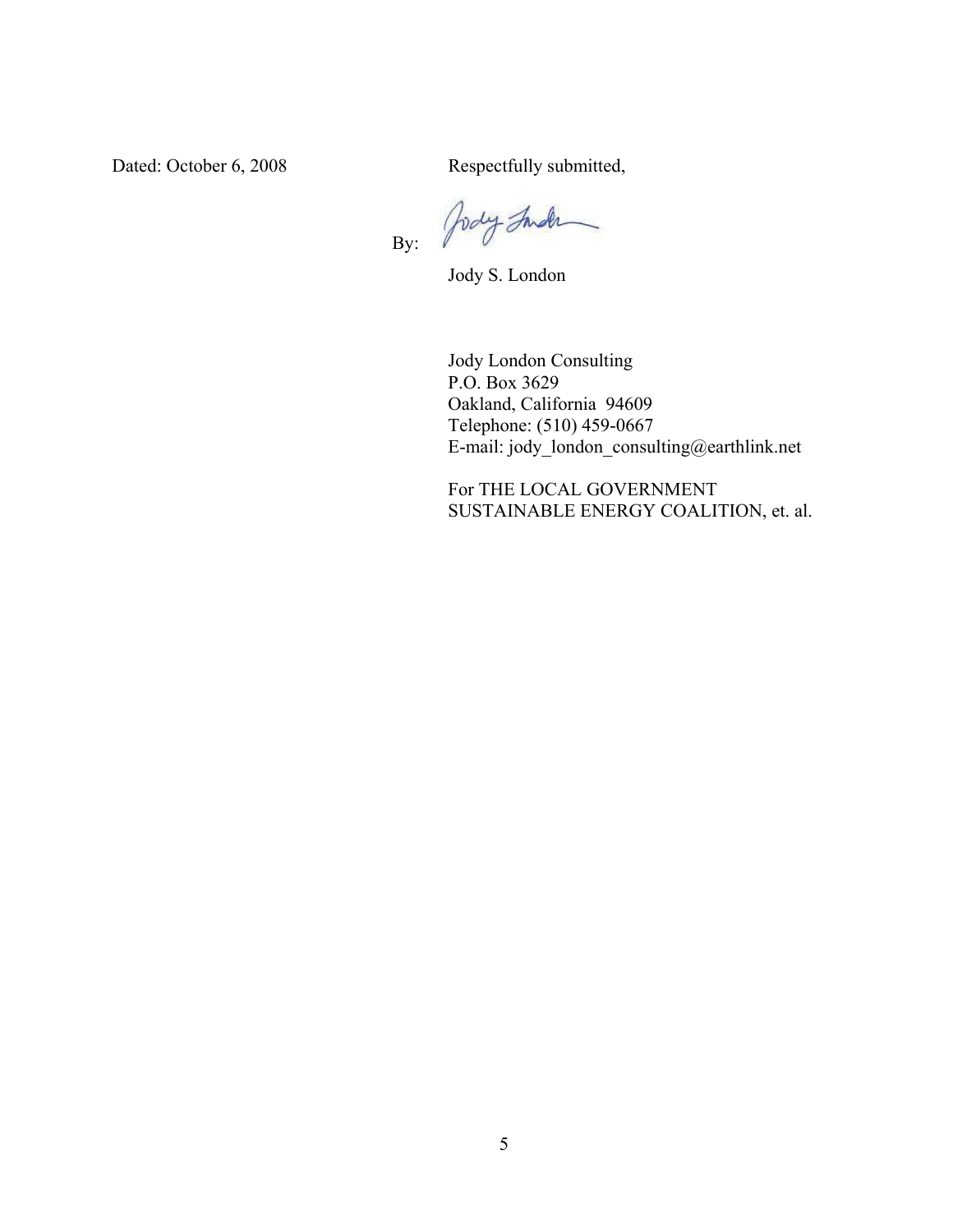## **CERTIFICATE OF SERVICE**

**\_\_\_\_\_\_\_\_\_\_\_\_\_\_\_\_\_\_\_\_\_\_\_\_\_\_\_\_\_\_\_\_\_\_\_\_\_\_\_\_\_\_**

I, Jody London, certify that I have, on this date, served a copy of "Prehearing Conference Statement Of The Local Government Sustainable Energy Coalition, City of Berkeley Office of Energy and Sustainable Development and City of Oakland, Public Works Agency" on all known parties to A.08-07-021, A.08-07-022, A.08-07-07-023, and A.08-07-031 by transmitting an email message with the document attached to each party named in the official service list, and by serving a hard copy on the Administrative Law Judge.

I declare under penalty of perjury, pursuant to the laws of the State of California, that the foregoing is true and correct.

 $\mathcal{L}_\text{max}$  and  $\mathcal{L}_\text{max}$  and  $\mathcal{L}_\text{max}$  and  $\mathcal{L}_\text{max}$  and  $\mathcal{L}_\text{max}$ 

Dated October 13, 2008 in Oakland, California.

Jody Inder

Jody London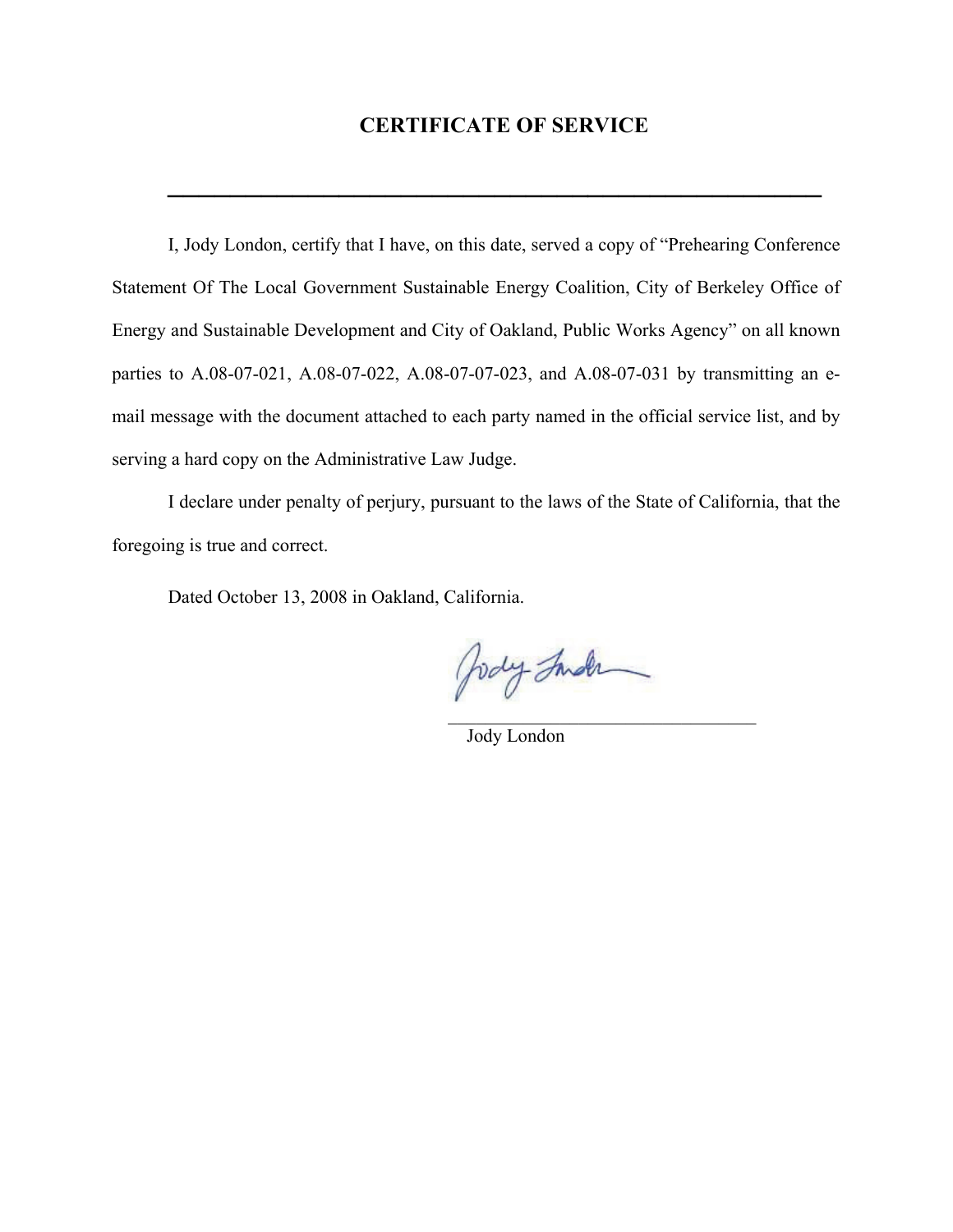**Proceeding: A0807021 - EDISON - FOR APPROV Filer: Southern California Edison Company List Name: LIST Last changed: October 1, 2008** 

**Proceeding: A0807022 - SOCAL GAS CO - FOR A Filer: Southern California Gas Company List Name: LIST Last changed: October 1, 2008** 

**Proceeding: A0807023 - SDG&E - FOR APPROVAL Filer: San Diego Gas & Electric Company List Name: LIST Last changed: October 1, 2008** 

**Proceeding: A0807031 - PG&E - FOR APPROVAL Filer: Pacific Gas and Electric Company List Name: LIST Last changed: October 1, 2008** 

ddayton@cleanenergysol.com sesco@optonline.net mmoore@newportpartnersllc.com keith.mccrea@sablaw.com mharrigan@ase.org jimross@r-c-s-inc.com gtropsa@ice-energy.com ckmitchell1@sbcglobal.net spatrick@sempra.com dmahmud@mwdh2o.com nkarno@yahoo.com pwuebben@aqmd.gov larry.cope@sce.com cfpena@sempra.com liddell@energyattorney.com jennifer.porter@energycenter.org sephra.ninow@energycenter.org mlewis@ctg-net.com judi.schweitzer@post.harvard.edu dale@betterbuildings.com thunt@cecmail.org wilkinson@es.ucsb.edu pcanessa@charter.net JeffreyH@hellermanus.com RemiT@hellermanus.com

bfinkelstein@turn.org hayley@turn.org jeanne.sole@sfgov.org marcel@turn.org dil@cpuc.ca.gov stephen.morrison@sfgov.org achang@nrdc.org rsa@a-klaw.com cjn3@pge.com steven@moss.net jsqueri@gmssr.com edwardoneill@dwt.com saw0@pge.com ssmyers@att.net jak@gepllc.com jerryl@abag.ca.gov rknight@bki.com jody\_london\_consulting@earthlink.nettom@ucons.com hoerner@redefiningprogress.org swentworth@oaklandnet.com samuelk@greenlining.org john@proctoreng.com pmschwartz@sbcglobal.net tim@marinemt.org wem@igc.org

hryan@smallbusinesscalifornia.org bill@jbsenergy.com jweil@aglet.org elee@davisenergy.com mike@calcerts.com tcrooks@mcr-group.com glw@eslawfirm.com chris@cuwcc.org mboccadoro@dolphingroup.org lmh@eslawfirm.com ljimene@smud.org cscruton@energy.state.ca.us kmills@cfbf.com rob@clfp.com bburt@macnexus.org jparks@smud.org js@clearedgepower.com gandhi.nikhil@verizon.net donaldgilligan@comcast.net ameliag@ensave.com Clark.Pierce@us.landisgyr.com eosann@starpower.net jthorneamann@aceee.org snadel@aceee.org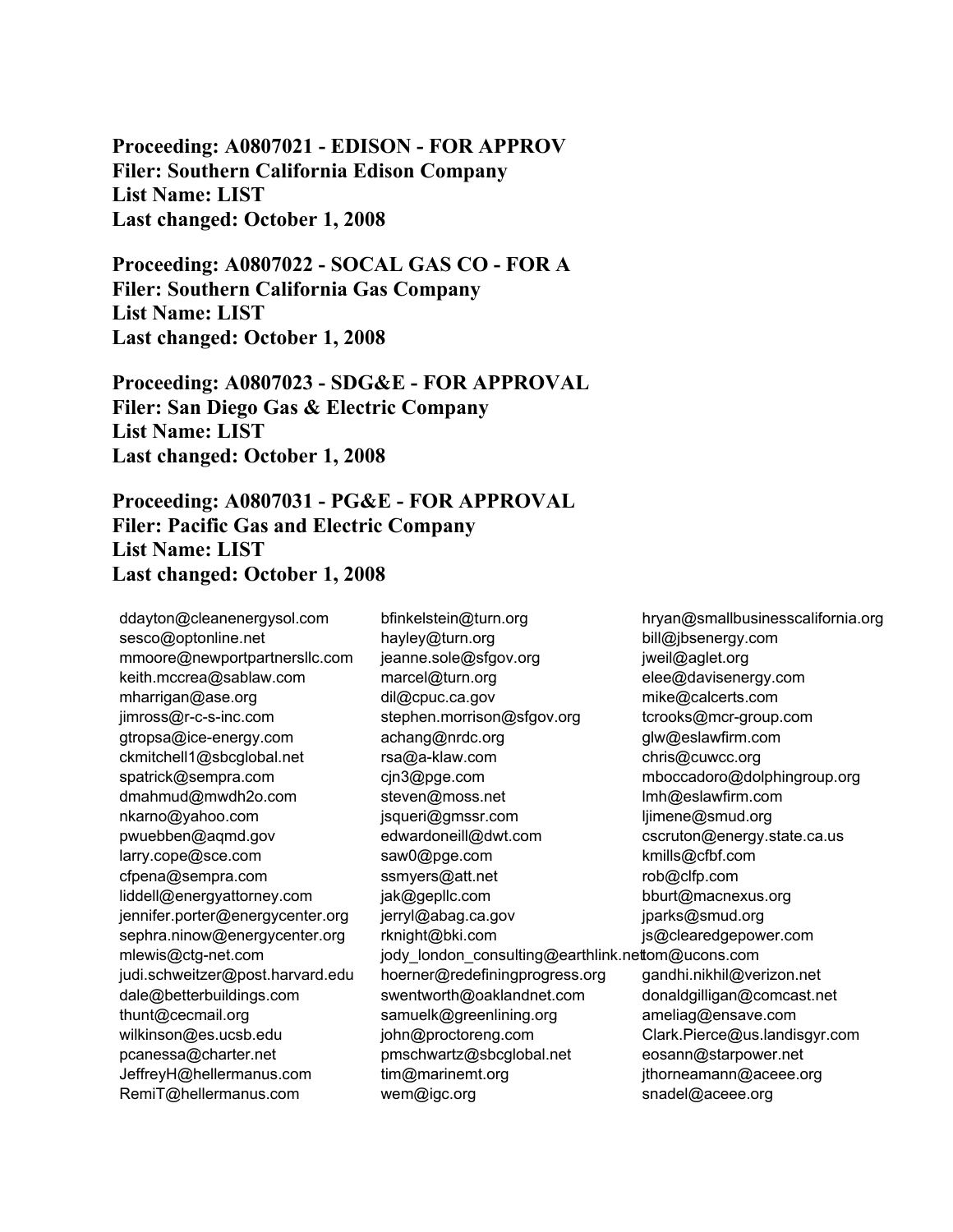CCole@currentgroup.com srassi@knowledgeinenergy.com staples@staplesmarketing.com mking@staplesmarketing.com nphall@tecmarket.net skihm@ecw.org gstaples@mendotagroup.net annette.beitel@gmail.com jmeyers@naima.org pjacobs@buildingmetrics.biz mmcguire@summitblue.com bobbi.sterrett@swgas.com emello@sppc.com David.Pettijohn@ladwp.com tblair@mwdh2o.com bmcdonnell@mwdh2o.com HYao@SempraUtilities.com kwong@semprautilities.com nhernandez@isd.co.la.ca.us david@nemtzow.com susan.munves@smgov.net brad.bergman@intergycorp.com southlandreports@earthlink.net cdamore@icfi.com dpape@icfi.com sculbertson@icfi.com thamilton@icfi.com tory.weber@sce.com Case.Admin@sce.com don.arambula@sce.com Jennifer.Shigekawa@sce.com Laura.Genao@sce.com Stacie.Schaffer@sce.com dwood8@cox.net rsperberg@onsitenergy.com jlaun@apogee.net ashley.watkins@energycenter.org centralfiles@semprautilities.com irene.stillings@energycenter.org jyamagata@semprautilities.com robert.gilleskie@energycenter.org bob.ramirez@itron.com rachel.harcharik@itron.com david.gordon@efm-solutions.com kjk@kjkammerer.com cneedham@edisonmission.com cperkins@energycoalition.org mimungi@energycoalition.org TFlanigan@EcoMotion.us sthompson@ci.irvine.ca.us

sbarata@opiniondynamics.com mlong@anaheim.net cheryl.collart@ventura.org Jeff.Hirsch@DOE2.com hhuerta@rhainc.com pk@utilitycostmanagement.com atencate@rsgrp.com lcasentini@rsgrp.com jcelona@sbcglobal.net ann.kelly@sfgov.org abesa@semprautilities.com wblattner@semprautilities.com pvillegas@semprautilities.com norman.furuta@navy.mil eric@ethree.com kgrenfell@nrdc.org lettenson@nrdc.org andrew\_meiman@newcomb.cc andy.goett@paconsulting.com ann\_mccormick@newcomb.cc cbaskette@enernoc.com efm2@pge.com j5b2@pge.com yxg4@pge.com John\_Newcomb@newcomb.cc lhj2@pge.com matt\_sullivan@newcomb.cc rcounihan@enernoc.com rbm4@pge.com SRRd@pge.com tmfry@nexant.com WKR4@pge.com rekl@pge.com rreinhard@mofo.com steven@moss.net Cassandra.sweet@dowjones.com jwiedman@goodinmacbride.com sbuchwalter@icfi.com policy.solutions@comcast.net jimflanagan4@mac.com lisa\_weinzimer@platts.com slda@pge.com wmcguire@fypower.org cem@newsdata.com bkc7@pge.com jkz1@pge.com wcm2@pge.com regrelcpuccases@pge.com hxag@pge.com rafi@pge.com

epetrill@epri.com andrew.wood3@honeywell.com Mary@EquipoiseConsulting.com tlmurray@earthlink.net ghamilton@gepllc.com mistib@comcast.net ashish.goel@intergycorp.com grant.cooke@intergycorp.com jay.bhalla@intergycorp.com rfox@intergycorp.com Patricia.R.Thompson@gmail.com sbeserra@sbcglobal.net wbooth@booth-law.com michael.cheng@paconsulting.com alex.kang@itron.com Ann.Peterson@itron.com fred.coito@kema.com jennifer.fagan@itron.com jtiffany@ase.org john.cavalli@itron.com kathleen.gaffney@kema.com brbarkovich@earthlink.net karl.brown@ucop.edu mrw@mrwassoc.com Bruce@BuildItGreen.org pmiller@nrdc.org awatson@quest-world.com jesser@greenlining.org robertg@greenlining.org stevek@kromer.com craigtyler@comcast.net elvine@lbl.gov mwbeck@lbl.gov darmanino@co.marin.ca.us jcluboff@lmi.net rita@ritanortonconsulting.com cpechman@powereconomics.com gthomas@ecoact.org emahlon@ecoact.org sobrien@mccarthylaw.com barry.hooper@sanjoseca.gov mary.tucker@sanjoseca.gov esprague@consol.ws NancyKRod@conSol.ws Rob@ConSol.ws bobho@mid.org joyw@mid.org gsenergy@sonoma-county.org tconlon@geopraxis.com bmfinkelor@ucdavis.edu